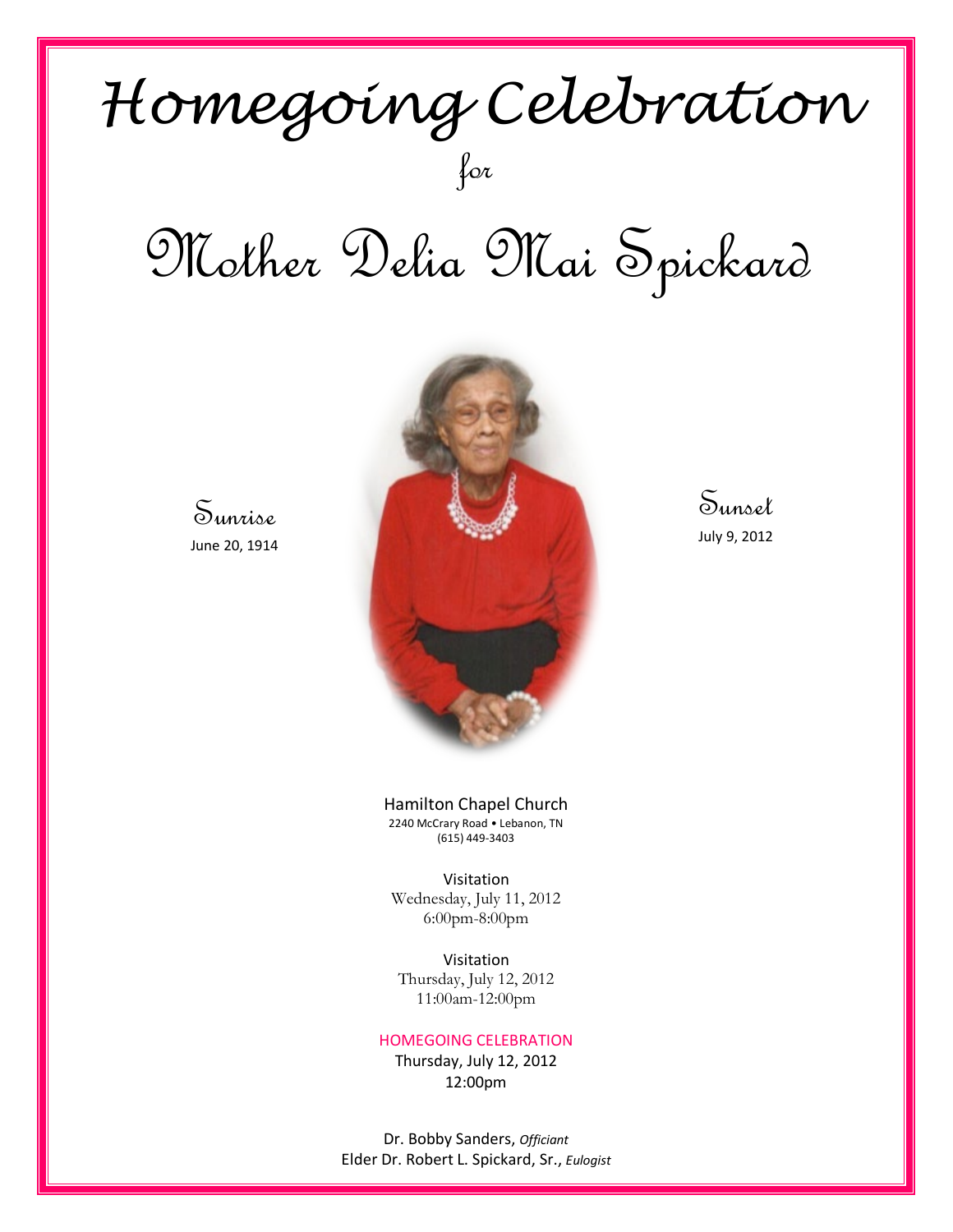## *Life Story…*

*Mother Delia Mai Garrett Spickard* was born into life on June 20, 1914 to the late William "Billy" Garrett and Stella Corley Garrett. She was the 10<sup>th</sup> of eleven children born to this union, of which she was the last remaining sibling. She spent her early years in her birthplace of Trousdale County, where she received her education. She was baptized and born into new life at St. John Baptist Church (Hartsville, Tennessee). She often told of how her dad would gather them together, as children, and read the Bible to them. This gave birth to her love of the Word of God and hearing it read to her, even at 98 years beautiful. She was preceded in death by her parents, siblings, husband (Joe W. Spickard, Sr.), and grandson Jaidyn Rion Vantrease.

*She met and married* her mate of 72 years, the late Joe W. Spickard, Sr., on December 24, 1936. She then moved to the Gladeville Community and united with Hamilton Chapel Church. To this union, six children were born: Joe W. (Louvenia) Spickard, Jr., Mary Copeland, Mamie (Robert) Crutchfield, Walter Donald (Annie) Spickard, Pastor Robert L. (Cassie) Spickard, and Martha McClenon. Martha lovingly served as her caretaker for ten years. Mother served as a homemaker. She loved flowers, plants, and floral arrangements. Serving as Senior Church Mother and Church Matriarch brought her great joy. She loved the Lord Jesus Christ and loved praising and worshipping in the service. *"Precious Lord"* and *"I'll Fly Away"* were her favorite songs. She was a faithful Church Mother. Anytime the church body moved, sometimes after 3 services on Sunday, she moved as well. She served until the Sovereign God called her from labor to reward.

*She leaves to cherish her memory*: 6 children (listed above), 3 daughters-in law: Louvenia Spickard, Annie Spickard, & Cassie Spickard; 1 Son-in-law: Robert Crutchfield, Sr.; 20 grandchildren (Benetta Lattimore, Sherron Lattimore, Johnye Seay, Kevin Lattimore, Hannah Johnson, Robert Clay, Marva D. Crutchfield, Timothy L.(Triste) Crutchfield, Robert L. (Melinda) Crutchfield, Jr., Jeffery A. (Verena) Crutchfield, Roderick E. (Michelle) Crutchfield, Michael L. (Amy) Crutchfield, Yolanda Chumney, Dewayne Chumney, Anthony (Britney) Chumney, Cookie E. (Alton) Pickett, Robert L. (Toi) Spickard, Jr., Stacy N. (James) Neuble, Ashley R. McClenon, and Kelley N. McClenon; 22 great-grandchildren, 8 great-great grandchildren; 2 nieces: Betty (Donald) Clinton and Stella (Gilbert) Francis; 3 nephews: William Donald Garrett, Johnny Lee Claiborne, and Henry Nixon; 1 sister-in-law Lula Garrett. Special Friends: Mother Corrine Jenkins, Mother Doris Sowell, Mother Rebecca Overall, Brenda Word, Joann Word, Pauline Smith, and Frances Wright.

*Thank you to her caretakers:* Martha McClenon, Lebanon Health & Rehabilitation Center (Michelle Crutchfield, Verena Crutchfield, David, Jeremy, and Jean), Amedyst Care, Dr. Bachstein, Dr. Woods, and Dr. Barrett.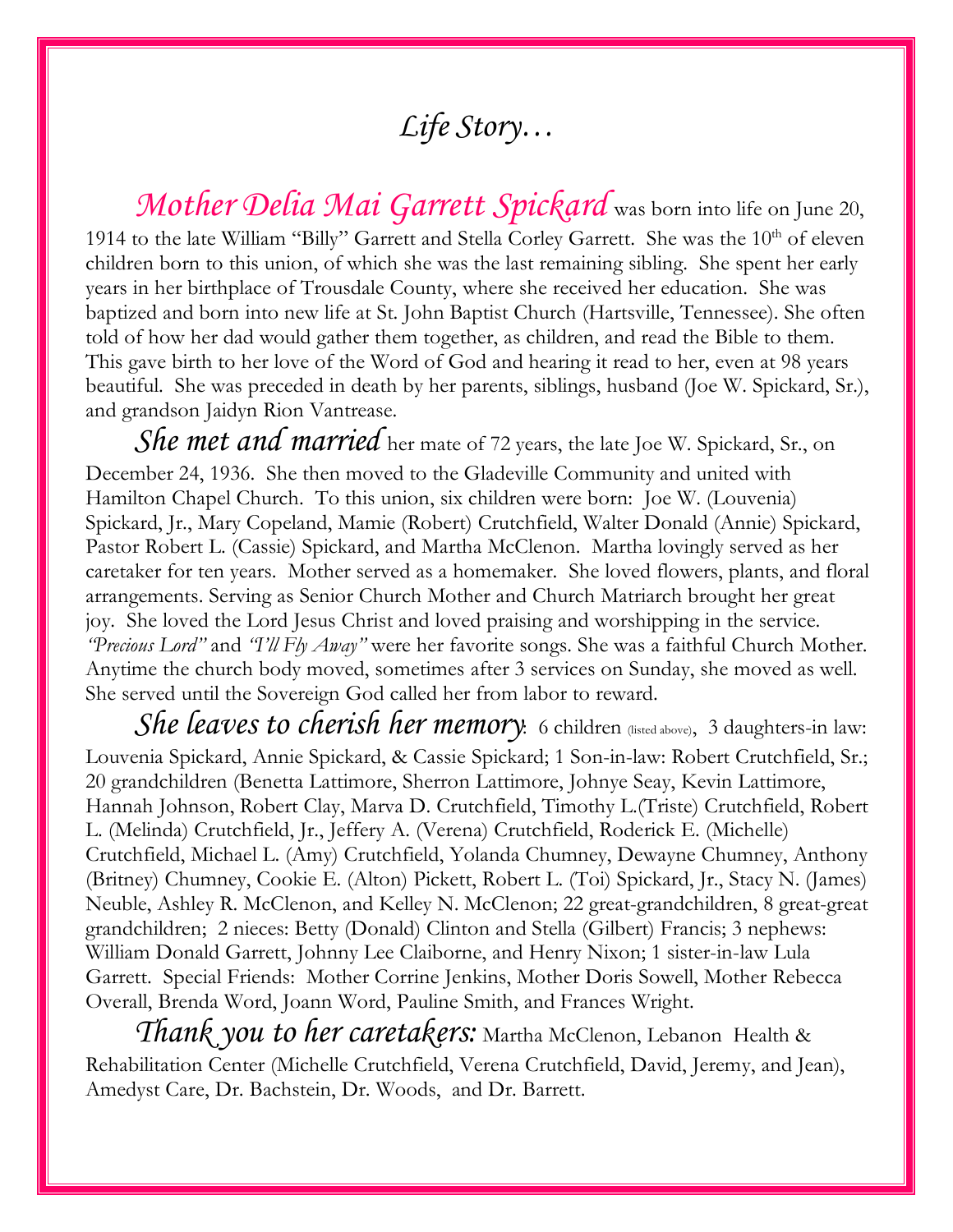## *Order of Service*

Dr. Bobby Sanders, Officiant Elder Dr. Robert L. Spickard, Sr., Eulogist

## Prelude

|                                              | {New Testament} Pastor Annie Spickard |
|----------------------------------------------|---------------------------------------|
|                                              |                                       |
|                                              |                                       |
|                                              |                                       |
| Obituary (read silently)                     |                                       |
|                                              |                                       |
|                                              |                                       |
|                                              | <b>Pastor Barry Butler</b>            |
|                                              | Minister Charles Covington            |
|                                              | Sis. Stella Garrett Francis (niece)   |
|                                              | Bro. Johnny Lee Claiborne (nephew)    |
|                                              |                                       |
|                                              |                                       |
| Memorial Observation (immediate family only) |                                       |
| <b>Benediction</b>                           |                                       |
| Recessional                                  |                                       |
|                                              |                                       |

Interment Gladeville Cemetery Gladeville, Tennessee

*Repast will be served at Hamilton Chapel Church in the Hattie M. Clark Fellowship Hall.*